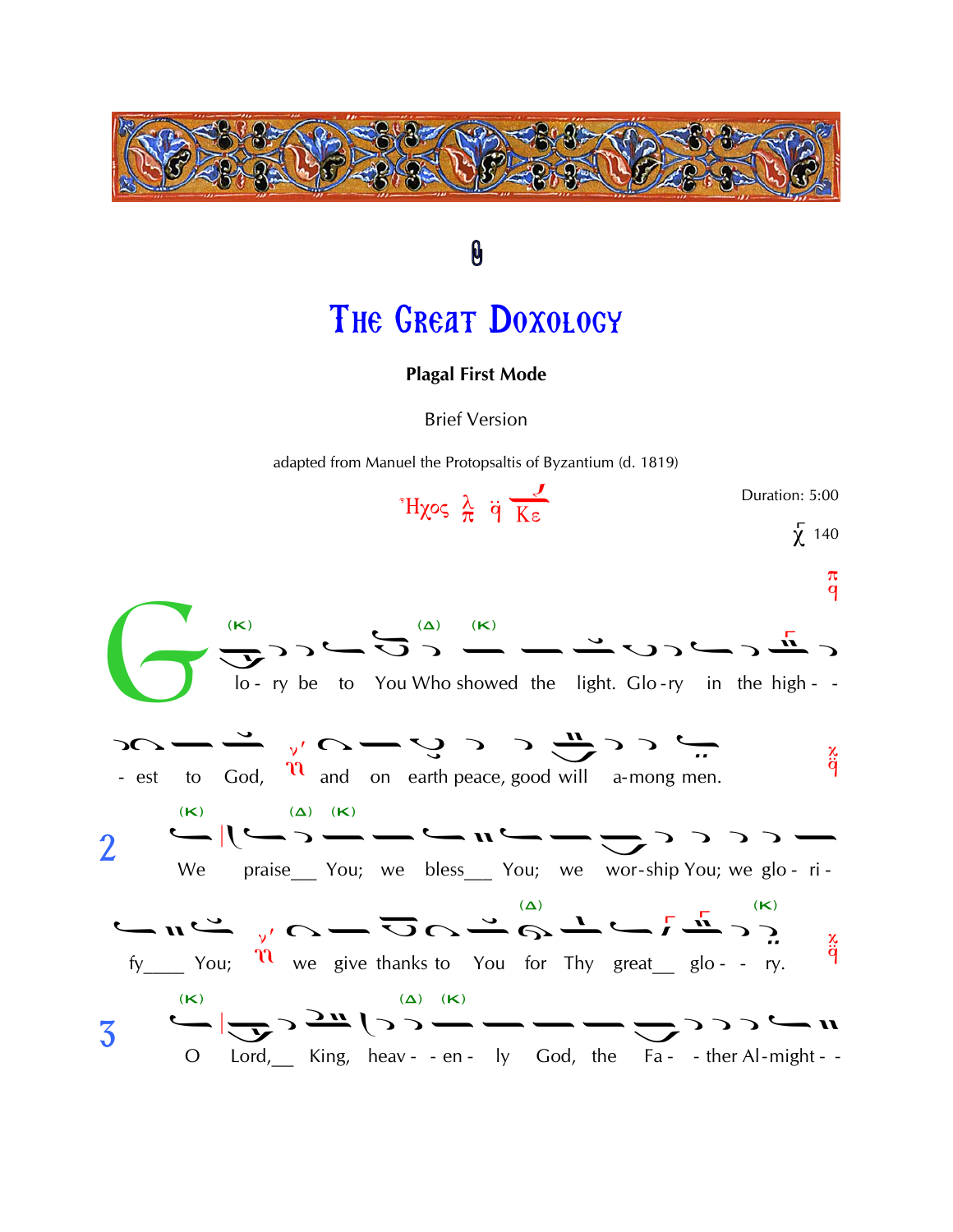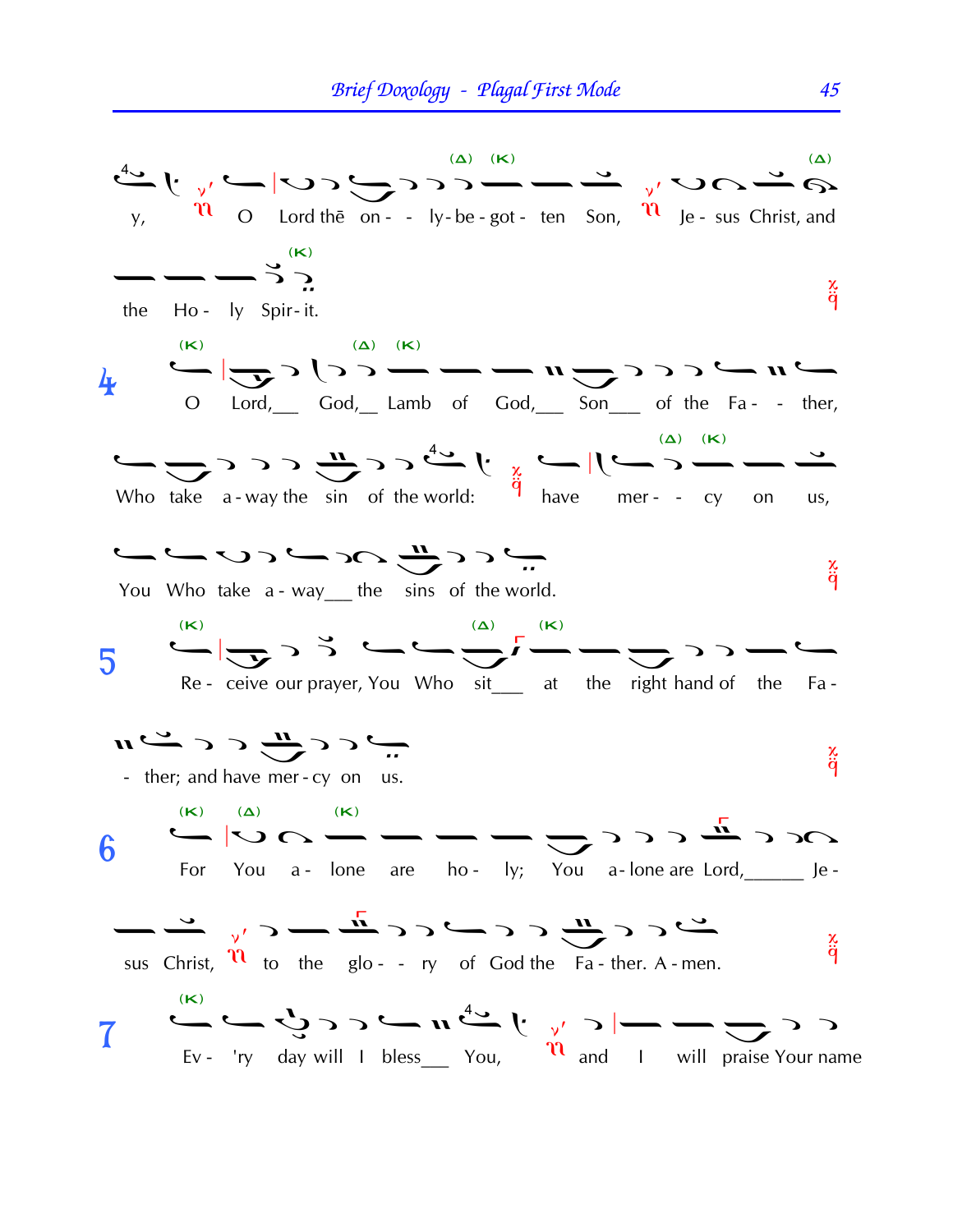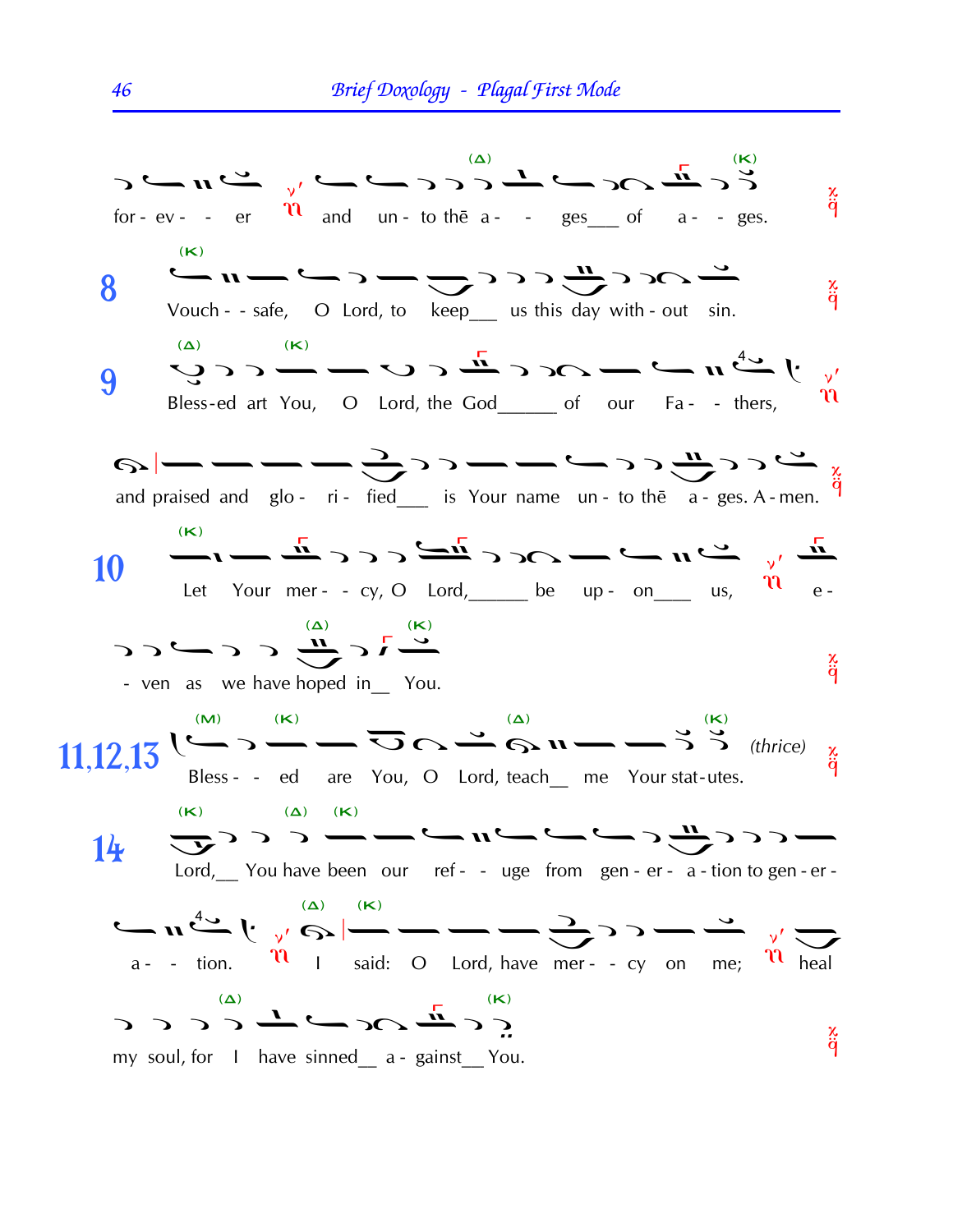

47